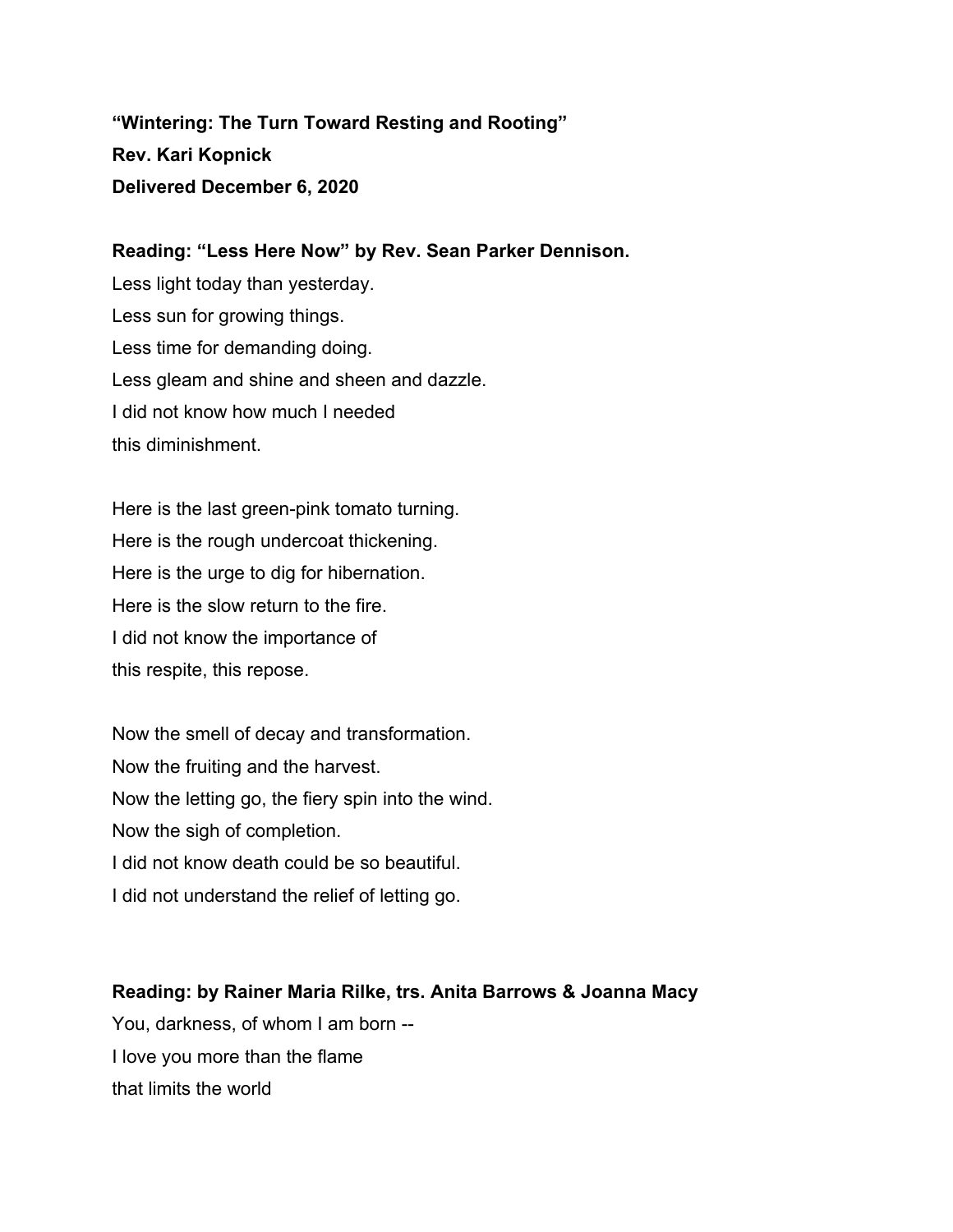to the circle it illumines and excludes all the rest. But the darkness embraces everything: shapes and shadows, creatures and me, people and nations--just as they are. It lets me imagine a great presence stirring beside me. I believe in the night.

## **Sermon/Homily**

It started with a student who shared with me her plan of writing a cannon of stories about the cycle of the year. She spoke of resting in winter that prepares for the blooming of the spring and summer. I was taken with the idea of the story cycle. As so often happens, the theme repeated itself the next day in a book recommendation. The author Elizabeth Gilbert wrote :

WINTERING is a thoughtful, elegant memoir and treatise about how to survive the hardest seasons of our life — times of sickness, loss, grieving, depression, hopelessness. Seasons where, as Katherine May writes, your leaves fall off, and your bare bones show.(she continues). Learning how to "winter" is necessary in order to lead a rich and soulful life.

I order the book on the spot.

My middle son, the one who is now our local covid researcher at the UW was a colicky baby. A really colicky baby. He cried from about 4pm until 10 pm unless I was actively doing something with him. He was born in the middle of October, so by the time the darkest part of winter arrived, I was pretty stretched. I remember the moment when I realized that the sun was actually setting at 4:20. I remember the cold dread that shot up my spine. How on earth were we going to get through this? How?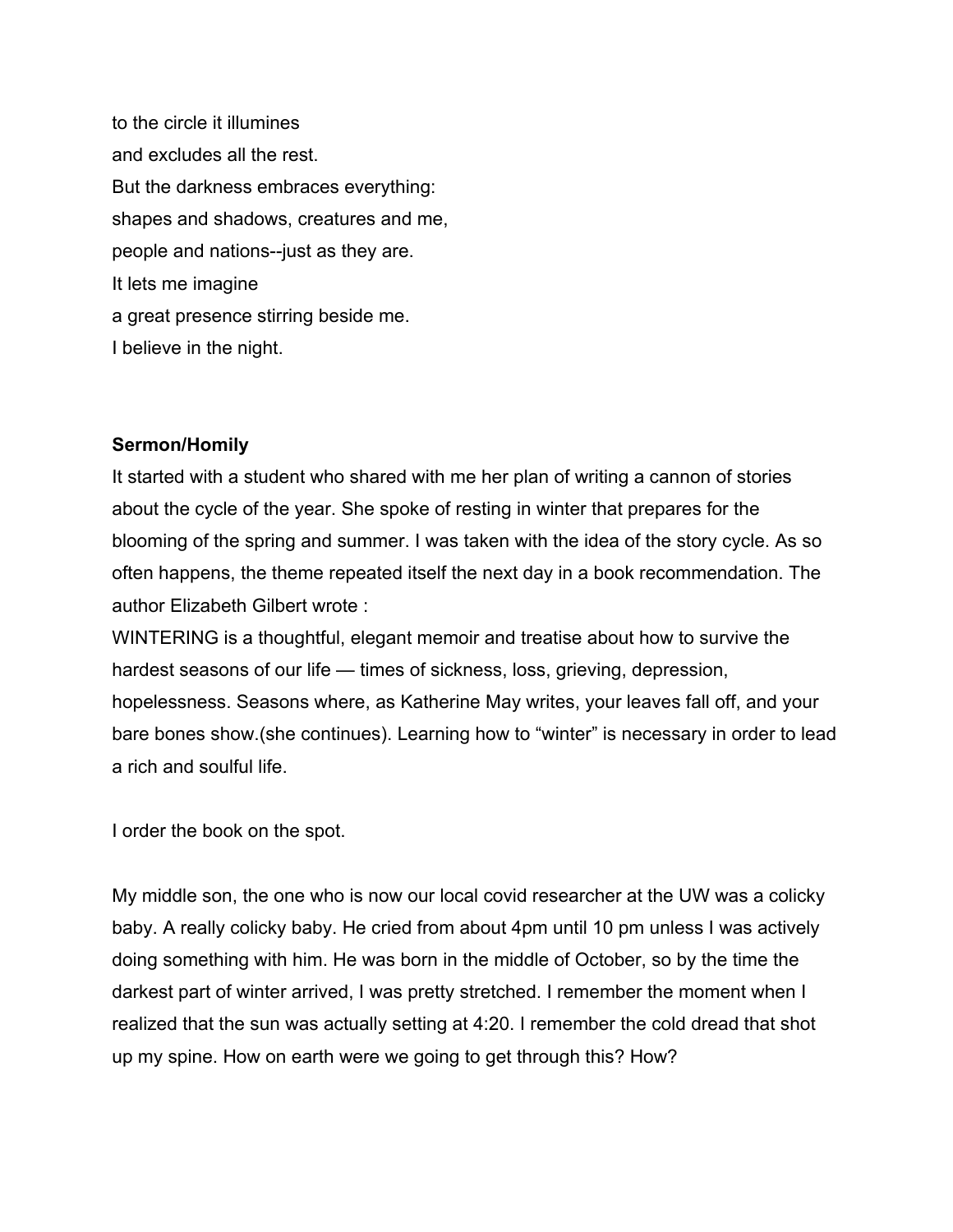Well, we did of course. He grew and I figured out what he was sensitive to and eventually, he learned to move on his own and that made him happy. Today he runs his pup Lucy twice a day--he's still moving. But during those long dark nights of colic, I began to learn to embrace the difficult parts of my life. I reached out to my grandmother who had been dead for a decade but still guided my mothering. I had a three year old, but until I mothered that colicky babe, I hadn't really become the mother I would be. It formed me, molded me.

Here I am a white middle-class American woman talking about what is difficult, right? Get over myself!

But no. Not a thing. I am profoundly lucky, I know that I am…..and still, I've lived through some stuff. Being human means we will suffer.

In her book Wintering, Katherine May writes:

"If happiness is a skill, then sadness is, too. Perhaps through all those years at school, or perhaps through other terrors, we are taught to ignore sadness, to stuff it down into our satchels and pretend it isn't there. As adults, we often have to learn to hear the clarity of its call. That is wintering. It is the active acceptance of sadness. It is the practice of allowing ourselves to feel it as a need. It is the courage to stare down the worst parts of our experience and to commit to healing them the best we can. Wintering is a moment of intuition, our true needs felt keenly as a knife." end quote

I am a person who lives with depression. I have learned to catch it before it slams me to the ground now, at least it's not usually as hard as it used to be. But I have in my life experienced long stretches of feeling hopeless, numb, alone, and worthless. It's not something I want to experience again, but I will, and it's something I pray you don't have to experience. But in many ways, I am grateful for this part of me. Not for the trauma of feeling hopeless but for the fact that I've gotten through it. I have learned to love what this teaches me. It makes me empathetic. It makes me humble. It has taught me that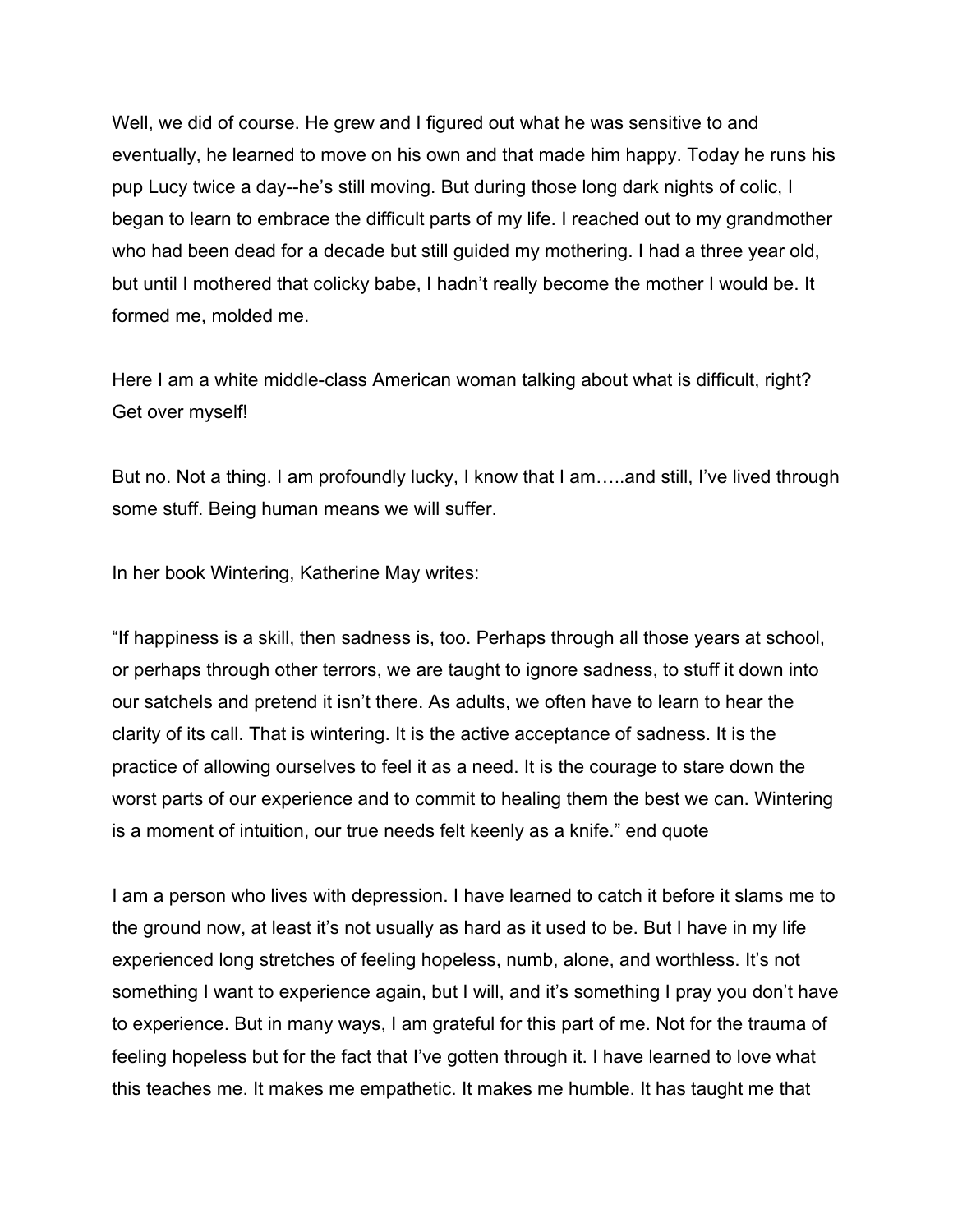while happiness can be a goal---we can try to set ourselves up to be fulfilled, whole, and content, happiness isn't always achievable. Accepting my own depression has also taught me to listen to myself, to trust myself.

At the beginning of November, the hospital where I was working as a Chaplain Resident had an outbreak of Covid, a covid cluster. It was on one of the floors that I was assigned to. Just before that one of the staff chaplains in my office contracted covid. It was clear to me, maybe in part due to having a son on the front lines of researching, that there was spread happening between staff and patients. I began having a really hard time visiting patients, you know, doing my job. As much as I loved the work and as much as I could see the difference visits made, especially for people isolated by covid, I feared that I might make someone sick. I offered to carry the pager all day because at least that meant I visited people who wanted or needed a chaplain rather than just walking into patient rooms.

One morning I couldn't make myself get out of my car and go into the hospital. I finally forced myself to go in, but my body was screaming at me. I felt like the building was on fire and here I was, just going about regular business. I know that not everyone feels this way. There are super fine, amazing folks who can face this. But for me, the thought that I could unknowingly transmit the virus to someone made it impossible to stay. The next day I went in and resigned. I had to make the decision that I may never work as a chaplain again. You don't just walk away from a residency in a critical care hospital. But that's not what happened. I was treated with grace and care and love. I can go back after covid if I want to. What I have learned in my own wintering guided me in this situation: I was able to listen to my body, to my instinct, I trusted myself. It was, for me, exactly the right thing to do.

I reached out to ChI, the seminary I worked for this spring and summer to see if they had any projects or work that needed doing while I looked for what to do next. They didn't tell me right away, but 12 hours before I sent that email they learned that their community minister was leaving. When I left in August I said "I hope that someday I'll be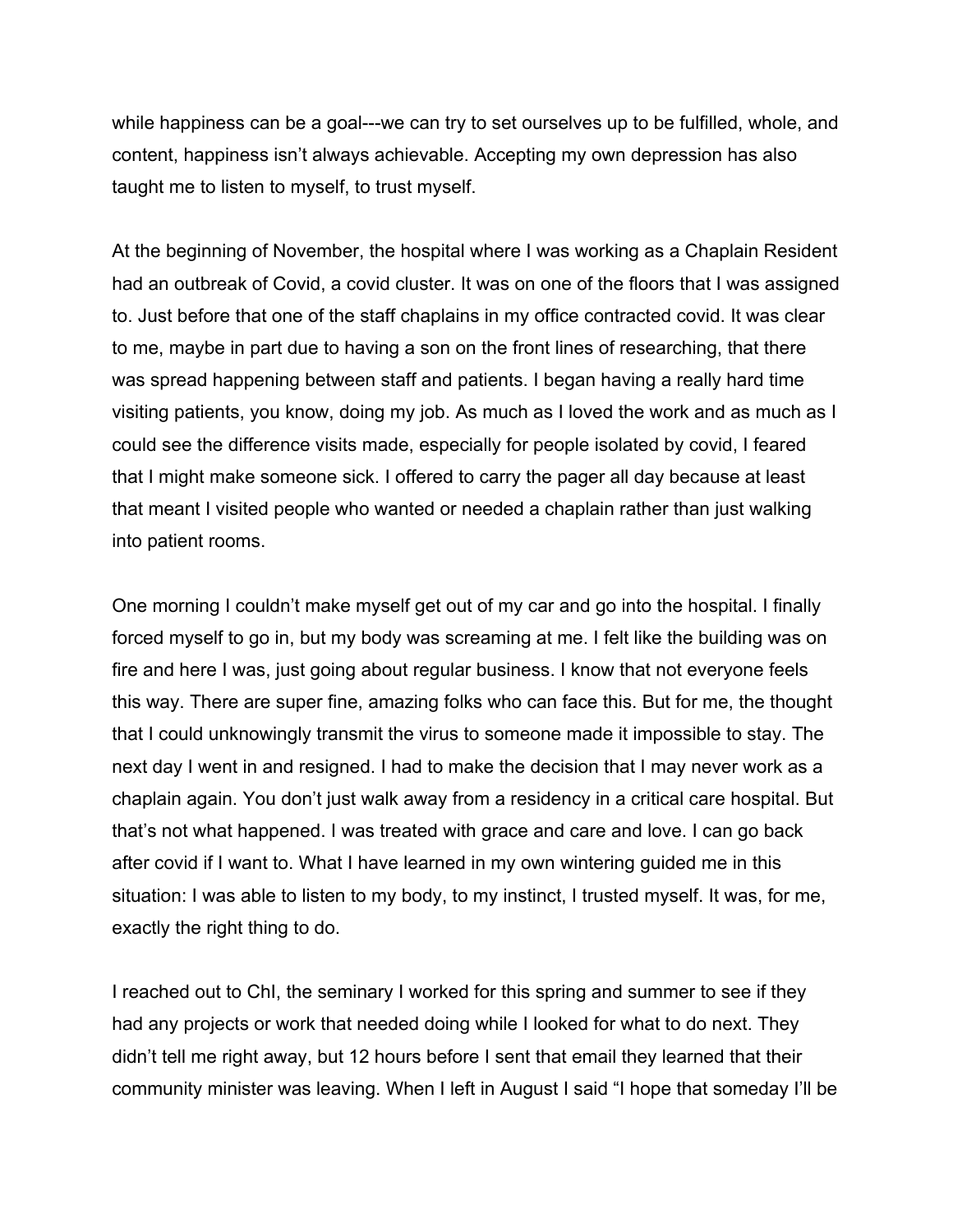back as your community minister." So here I am, they named me the Interim Community minister, but it's not the same situation that it would be in a UU congregation. I can and will be considered for the permanent position and if things go well and they choose me, I hope to stay for years and years and years.

In Wintering Katherine May writes: "In our relentlessly busy contemporary world, we're forever trying to defer the onset of winter. We don't ever dare feel its full bite, and we don't dare to show the way that it ravages us. An occasional sharp wintering would do us good. We must stop believing that these times in our lives are somehow silly, a failure of nerve, a lack of willpower. We must stop trying to ignore them or dispose of them. They are real, and they are asking something of us. We must learn to invite the winter in. We may never choose to winter, but we can choose how." end of quote

2020 held for me not only the pandemic, my mother's death, my youngest son moving across the country, my middle son moving out of my house, my oldest son being laid off, a delayed ordination into the ministry due to covid but 2020 also held about half a dozen job changes.

If I had not learned to deeply accept the wintering, the active acceptance of sadness, I believe I would not have weathered this as well as I seem to have done. The wintering is when my roots grow. The wintering is when I learn to be in the stillness. To be fallow, to rest, to be sad, to feel hollow, to be bereft.

And this, friends, is where we are right now. We are all in the wintering. I tell you, I had to eat gluten-free, vegan stuffing for an entire week after thanksgiving. I don't know how to cook a feast for two people. I just don't. There will be no early morning cribbage in our pajamas on Boxing day. There will be no midnight telescope sighting of the moon on Christmas eve. No tree trimming while we watch "It's a Wonderful LIfe." All the traditions are canceled this year. We are here in our fortress, holed up against the virus, all of us, apart. Having a covid researcher in the family means I get told to stay the heck